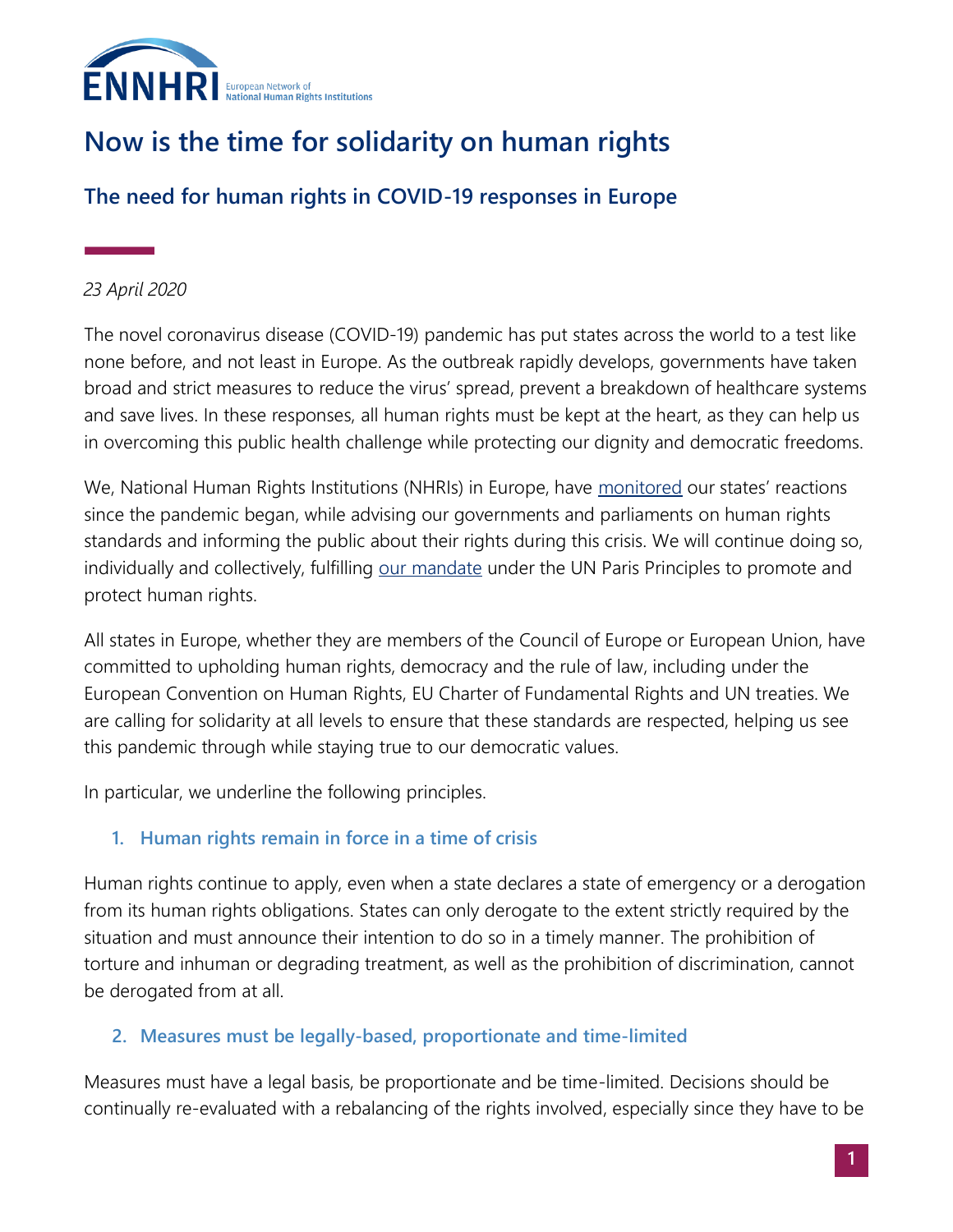

made with limited knowledge about the virus, including the conditions under which it can be lethal, the lack of therapies and vaccinations, and the scarcity of tests and protective gear. In this uncertain context, the longer restrictions on human rights are in place, the more negative impacts they have. States must consider that what is proportionate at the start of the pandemic may become disproportionate over time, and if this is the case, the measure should be mitigated or abolished.

#### **3. Measures cannot have any discriminatory impacts**

Government measures in response to COVID-19 must protect the rights of all people and cannot discriminate. The impacts of measures on the human rights of particular groups, including women, older people, people with disabilities, children, migrants, people seeking asylum and people living in poverty or homelessness, must be assessed beforehand. Should people belonging to such groups be disproportionally affected, mitigation measures need to be put in place. This is required by the prohibition of discrimination.

#### **4. Situations of vulnerability must be addressed**

While protecting everyone's human rights, states must particularly assess and address situations of vulnerability caused or exacerbated by its measures. These can include: women and children facing violence at home due to curfews and overcrowding at shelters; homeless people unable to access an indoor place to stay; migrants unable to self-isolate due to limitations at reception centres; people in long-term care or hospitals suffering mental health problems due to visitation prohibitions; and children living in poverty unable to access online schooling or a space to learn.

#### **5. Broad public debate is as important as ever**

Since the COVID-19 pandemic and government responses deeply impact on all people and their human rights, broad public debate and consultation are essential. The state must fully ensure media freedoms and a safe space for civil society and human rights defenders to engage in their activities. These are means for the public to ensure that their governments make decisions that are in the interest of everyone, especially in this context of high uncertainty. Also, measures should be clearly communicated in accessible ways to ensure that all people, including people with disabilities and ethnic and linguistic minorities, can participate in public debate.

#### **6. Parliaments must hold governments to account**

Given that all legislation and executive regulations must respect human rights, parliaments should regularly assess the human rights impacts of COVID-19 measures, including through appropriate powers of the opposition (in accordance with each state's constitutional structure) for effective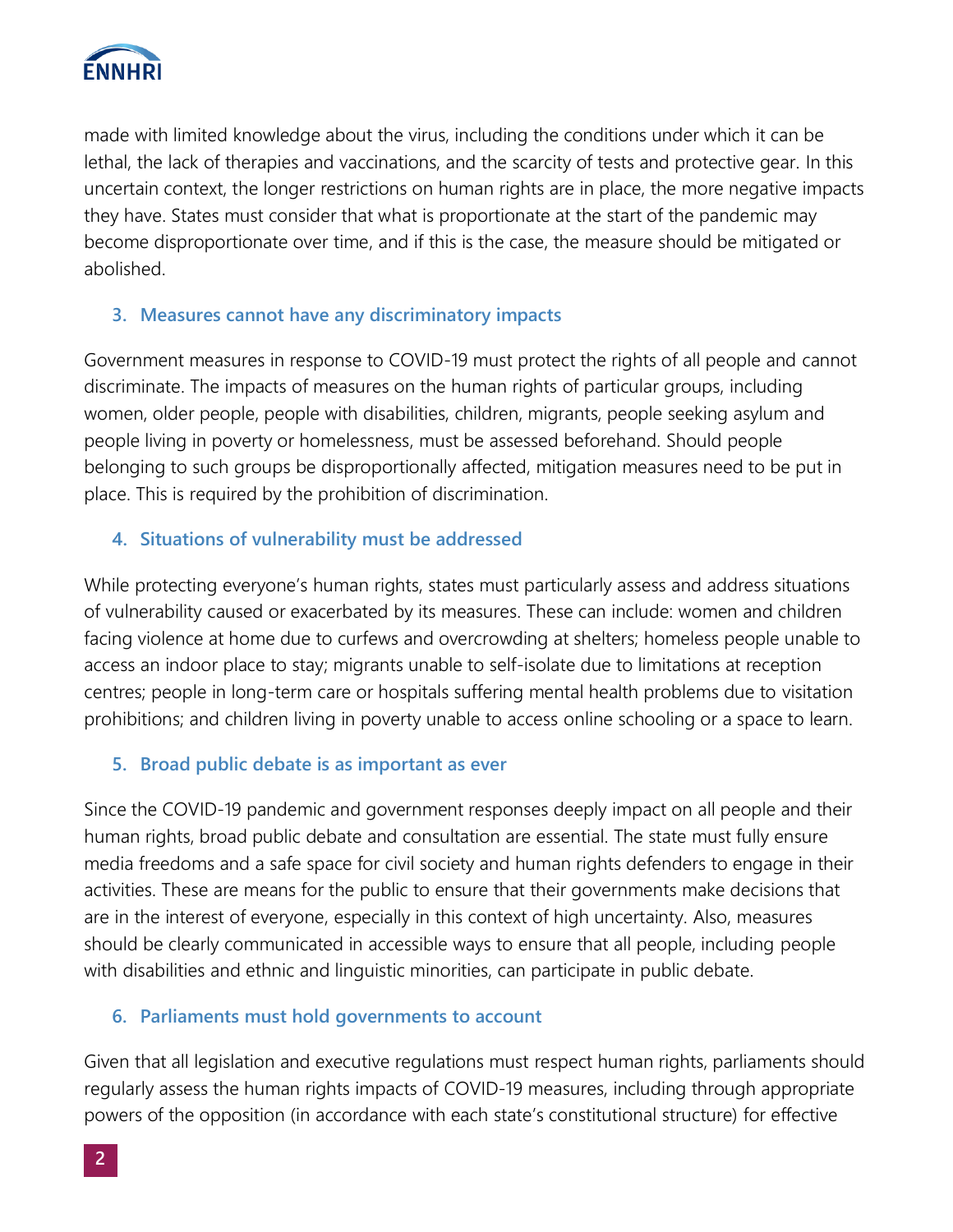

parliamentary oversight. The parliament must not cede its responsibility to the government, and the government must not prevent parliament from fulfilling its legislative and supervisory roles.

#### **7. Judicial independence must be protected**

During a crisis, governments and parliaments should be particularly vigilant in protecting the independence of the judiciary so that courts can scrutinise laws, as well as their implementation, for human rights compliance. Fair procedures and the enforcement of judgements are also essential elements in this regard, helping to ensure that rights and freedoms are protected during the crisis.

#### **8. Restrictions on democratic rights must be kept in check**

If freedom of assembly limitations are put in place to contain COVID-19, a blanket ban must be speedily replaced by other measures that achieve this objective. If surveillance measures are installed to tackle further spread of COVID-19, they should respect the right to privacy of each individual. Governments should avoid making decisions in highly-contested areas or calling elections, as long as such restrictions on democratic rights are in place. If elections must go ahead, parliaments should make sure that opposition parties have equal access to the people, that election laws are not amended (unless supported by the parliamentary opposition), and that voters can take part in elections in practice.

#### **9. States should engage with their NHRIs**

States should work with NHRIs in their efforts to combat COVID-19. As independent, pluralistic institutions mandated by the state, we monitor and provide credible advice on the human rights implications of state measures. We are well-placed to advise on the legality of human rights derogations due to our expertise in international human rights standards. We also handle individuals' complaints and work with civil society and human rights defenders to raise the voices of all affected people, including the most vulnerable, such as by reporting to national and international bodies.

### **A call for solidarity**

Respect for human rights during the COVID-19 pandemic calls for solidarity at all levels. Within states, measures to combat the pandemic should be motivated by the conviction of all people to contribute to preventing the virus' spread, while states must stand by those most at risk. As the pandemic knows no borders, states need to collaborate in their efforts, and the Council of Europe and European Union should mutually reinforce each other to help states align their actions with human rights.